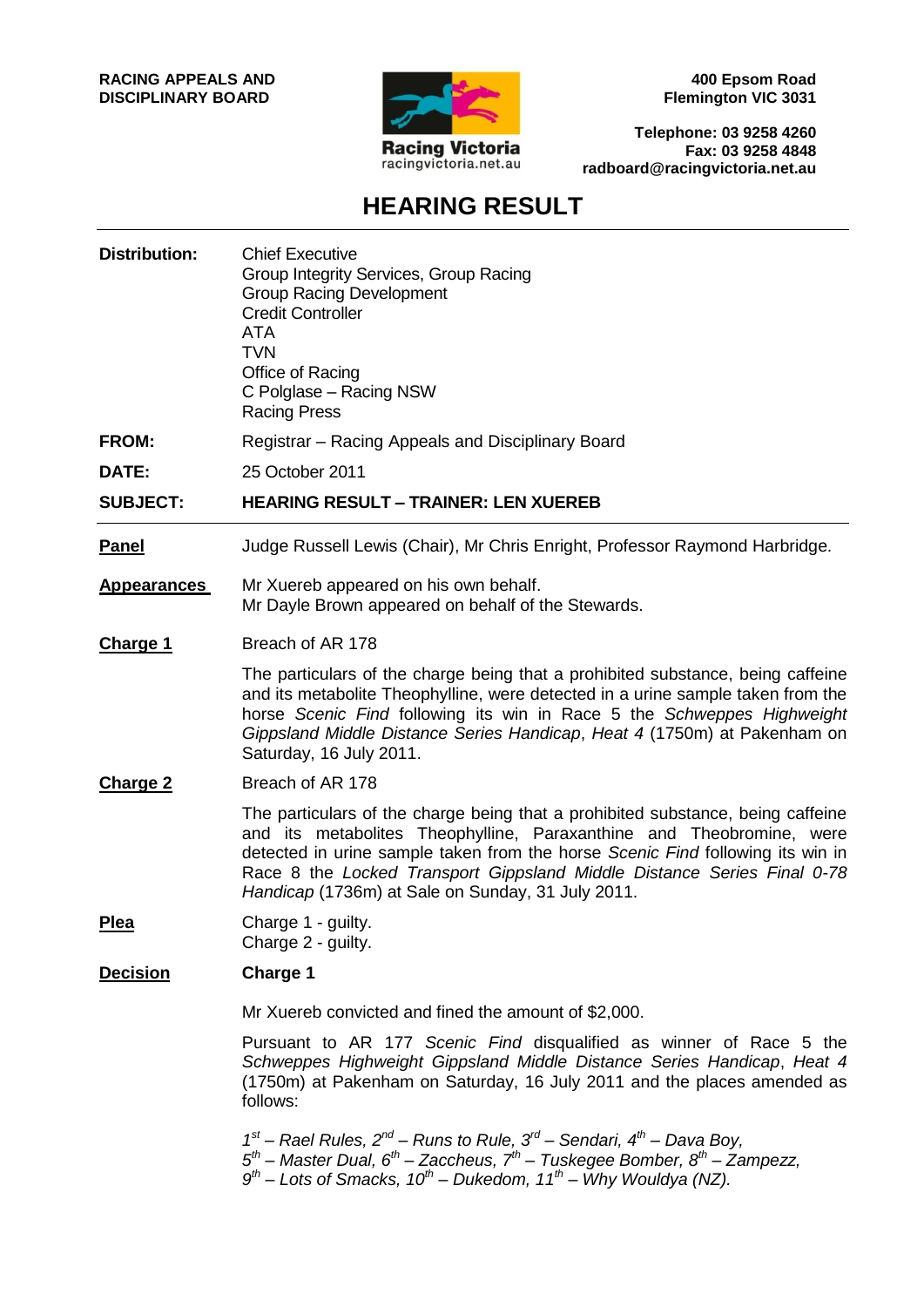#### **Decision (cont) Charge 2**

Mr Xuereb convicted and fined the amount of \$2,000.

 This fine to be paid concurrently with the fine imposed for Charge 1 so that the total amount is \$2,000.

Pursuant to AR 177 *Scenic Find* disqualified as winner of Race 8 the *Locked Transport Gippsland Middle Distance Series Final 0-78 Handicap* (1736m) at Sale on Sunday, 31 July 2011 and the places amended as follows:

 *st – Skybee, 2nd – Flash Cadillac, 3rd – Black Artois, 4th – Haka Brave (NZ), th – Dolly Dolly (NZ), 6th – Bubbles All Round, 7th – Viallico (NZ), th – Mr Molokai (NZ), 9th – Cip Cip Hooray, 10th – Runs to Rule, th – Mistaken Grace, 12th – Booker Darri.* 

#### **Georgie Curtis**

**Registrar - Racing Appeals and Disciplinary Board**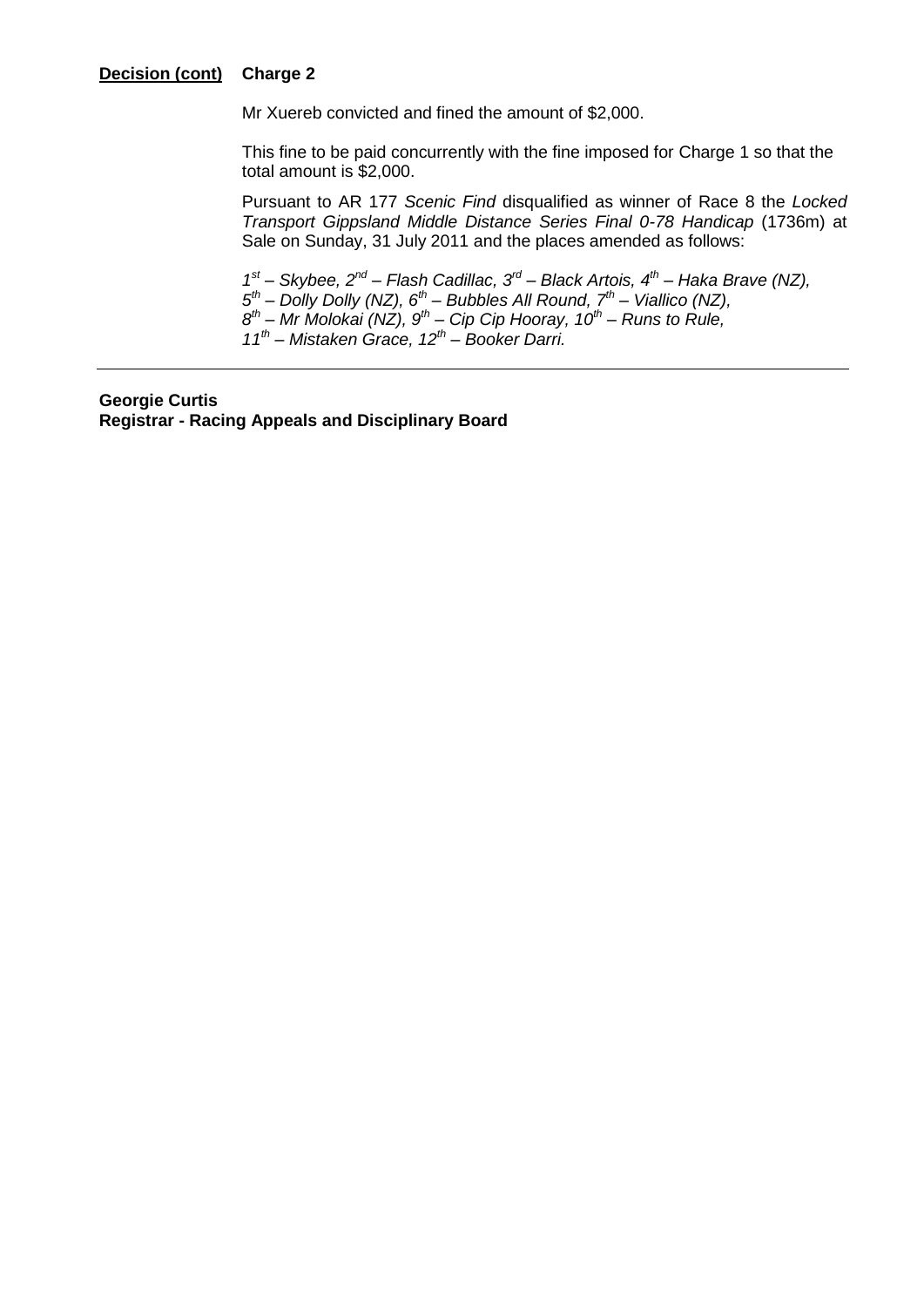## **TRANSCRIPT OF**

## **PROCEEDINGS**

### **RACING APPEALS AND DISCIPLINARY BOARD**

\_\_\_\_\_\_\_\_\_\_\_\_\_\_\_\_\_\_\_\_\_\_\_\_\_\_\_\_\_\_\_\_\_\_\_\_\_\_\_\_\_\_\_\_\_\_\_\_\_\_\_\_\_\_\_\_\_\_\_\_\_\_\_

**JUDGE RUSSELL LEWIS (CHAIRMAN) MR CHRIS ENRIGHT PROFESSOR RAYMOND HARBRIDGE** 

### IN THE MATTER OF: LEN XUEREB - BREACH OF AR178

## **EXTRACT OF PROCEEDINGS**

**DECISION** 

**MELBOURNE** 

### **TUESDAY, 25 OCTOBER 2011**

MR D BROWN appeared on behalf of the Stewards MR L. XUEREB appeared on his own behalf

Page | 1